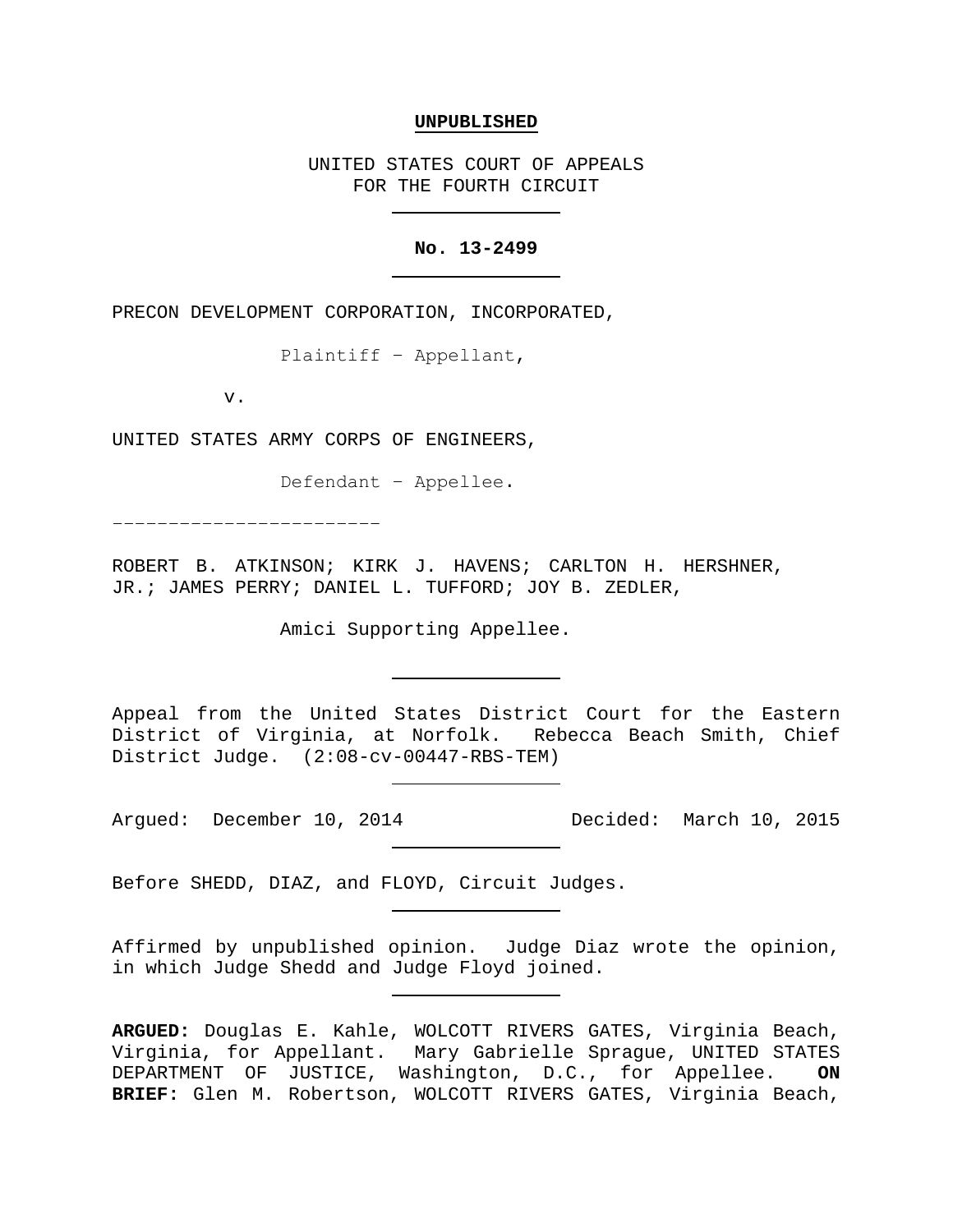Virginia, for Appellant. Sam Hirsch, Acting Assistant Attorney General, Katherine W. Hazard, Environment & Natural Resources Div., Appellate Section, UNITED STATES DEPARTMENT OF JUSTICE, Washington, D.C., for Appellee. Deborah M. Murray, SOUTHERN ENVIRONMENTAL LAW CENTER, Charlottesville, Virginia; Jan Goldman Carter, NATIONAL WILDLIFE FEDERATION, Washington, D.C., for Amici Curiae.

Unpublished opinions are not binding precedent in this circuit.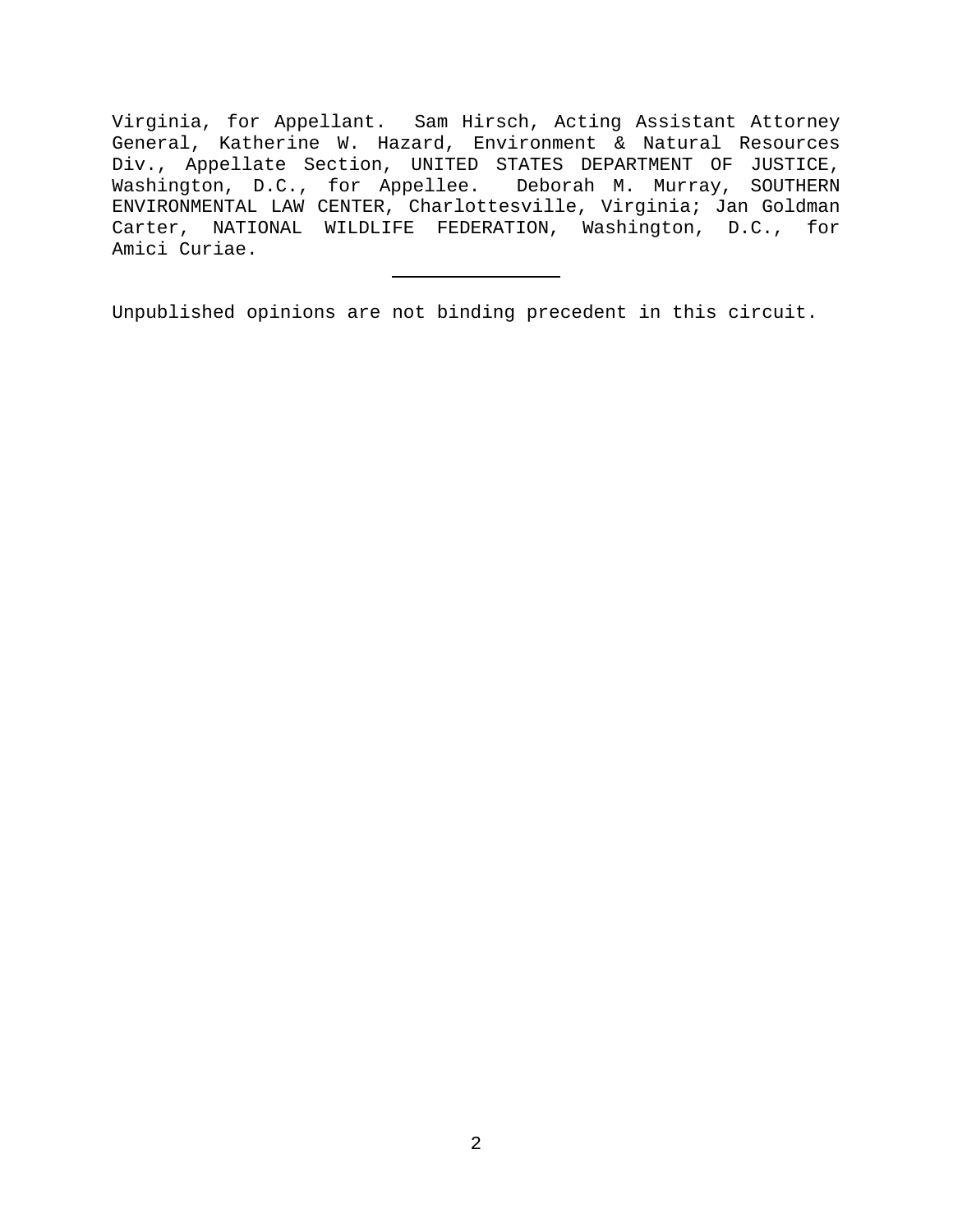DIAZ, Circuit Judge:

This appeal is the latest installment in a thirteen-year battle between Precon Development Corporation and the U.S. Army Corps of Engineers about whether the Corps has jurisdiction under the Clean Water Act over Precon's Edinburgh development<sup>[1](#page-2-0)</sup> in Chesapeake, Virginia. This episode involves 4.8 acres of wetlands that Precon wants to fill to build ten homes. The Corps asserted jurisdiction over these wetlands and denied Precon's permit application.<sup>[2](#page-2-1)</sup> We previously remanded this case after concluding that the Corps had not provided sufficient evidence to support its jurisdiction. Finding that the Corps has now amassed adequate evidence, we affirm.

I.

Our opinion in Precon Development Corp. v. U.S. Army Corps of Engineers (Precon I), 633 F.3d 278 (4th Cir. 2011), provides a detailed account of the law and facts of this case. We briefly recap here only what is necessary to resolve the current appeal.

<span id="page-2-0"></span> $1$  Edinburgh is a "planned unit development" that "contains shopping centers, a light industrial complex, and residential homes in several neighborhoods." Appellant's Br. at 3.

<span id="page-2-1"></span>Precon has not challenged the denial of its permit application in its appeals to this court.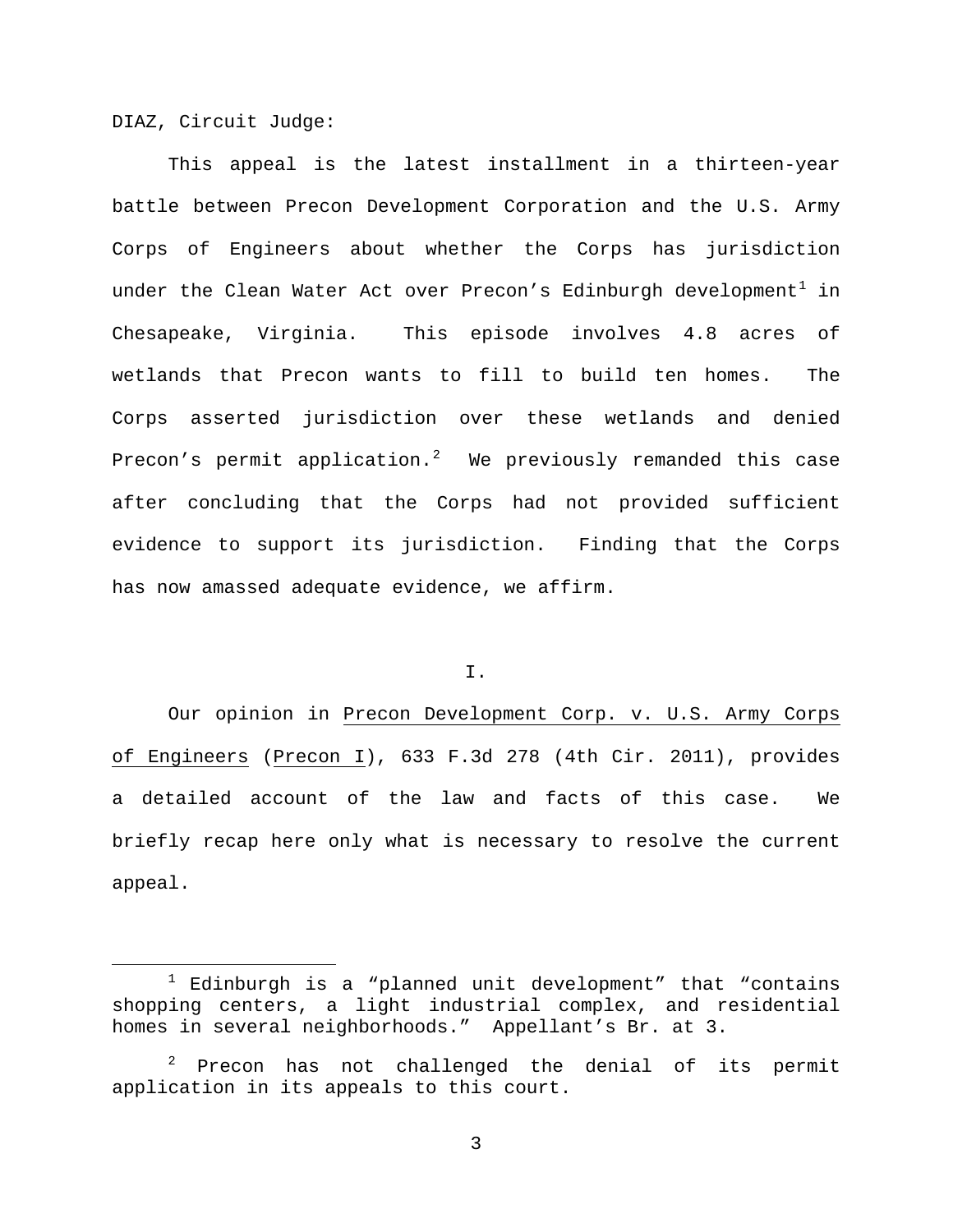In Precon I, we found that the applicable law for evaluating the Corps' assertion of jurisdiction over Precon's wetlands was the significant nexus test from Justice Kennedy's opinion concurring in the judgment in Rapanos v. United States, 547 U.S. 715 (2006).<sup>[3](#page-3-0)</sup> When wetlands, such as Precon's, are adjacent to tributaries of traditional navigable waters, the Corps must make a case-specific showing that a "'significant nexus' exists 'between the wetlands in question and navigable waters in the traditional sense.'" Precon I, 633 F.3d at 288 (quoting Rapanos, 547 U.S. at 779, 782 (Kennedy, J., concurring in the judgment)). A significant nexus exists when "the wetlands, either alone or in combination with similarly situated lands in the region, significantly affect the chemical, physical, and biological integrity of" traditional navigable waters. Id. at 289 (quoting Rapanos, 547 U.S. at 780). No significant nexus exists when the "wetlands' effects on water quality [of traditional navigable waters] are speculative or insubstantial." Id. (quoting Rapanos, 547 U.S. at 780).

<span id="page-3-0"></span> $3$  We are bound by Precon I's statement of the applicable law under the law of the case doctrine. See TFWS, Inc. v. Franchot, 572 F.3d 186, 191 (4th Cir. 2009) ("[O]nce the decision of an appellate court establishes the law of the case, it 'must be followed in all subsequent proceedings in the same case in the trial court or on a later appeal . . . .'") (quoting United States v. Aramony, 166 F.3d 655, 661 (4th Cir. 1999)).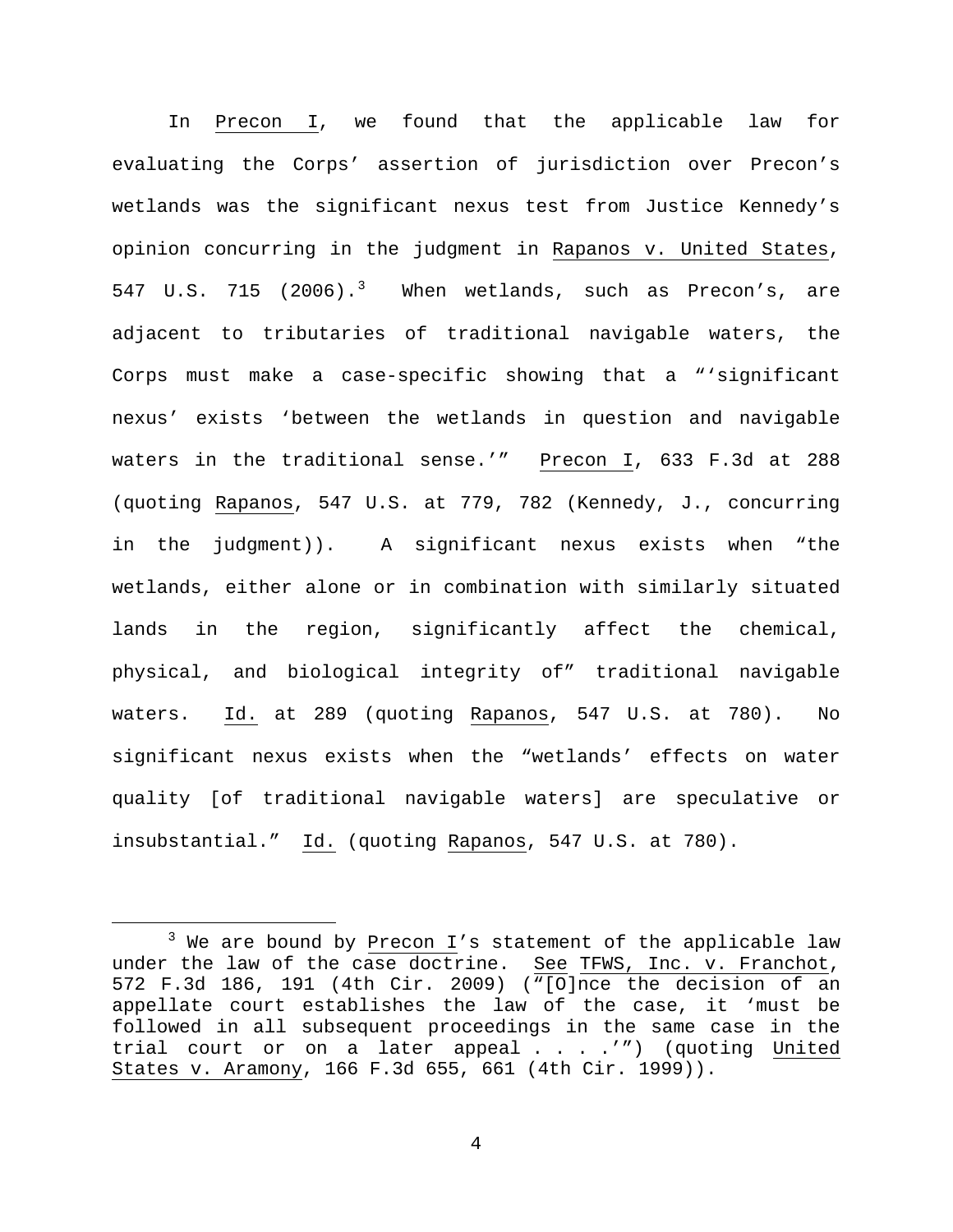Here, the relevant geographic region encompasses 448 acres of similarly situated wetlands, including Precon's 4.8 acres. We previously upheld this aggregation. Id. at 293. The relevant traditional navigable water is the Northwest River. The path from the wetlands to the river is as follows: Precon's 4.8 acres are adjacent to a 2,500-foot long man-made drainage ditch. The 2,500-foot Ditch connects to the Saint Brides Ditch.<sup>[4](#page-4-0)</sup> About three miles downstream, the Saint Brides Ditch joins another tributary. Together, these tributaries form a channel that flows into the Northwest River. The distance from the 4.8 acres to the Northwest River is about seven miles.<sup>[5](#page-4-1)</sup>

During our first review of this case, we found that the Corps adequately established a nexus between the 448-acre wetlands and the Northwest River. Id. at 295 & n.14. But we nonetheless remanded because the Corps' administrative record lacked evidence of significance. Id. at 295.

We identified two deficiencies in the administrative record. First, while the record contained evidence of water storage capacity and potential flow rates, it lacked any

<span id="page-4-0"></span><sup>&</sup>lt;sup>4</sup> The Corps considered the 2,500-foot Ditch and the Saint Brides Ditch collectively as the relevant "tributary" to which the 448 acres of similarly situated wetlands are adjacent. We approved this appellation in Precon I. 633 F.3d at 292.

<span id="page-4-1"></span><sup>&</sup>lt;sup>5</sup> An aerial map of the region appears in the appendix to this opinion.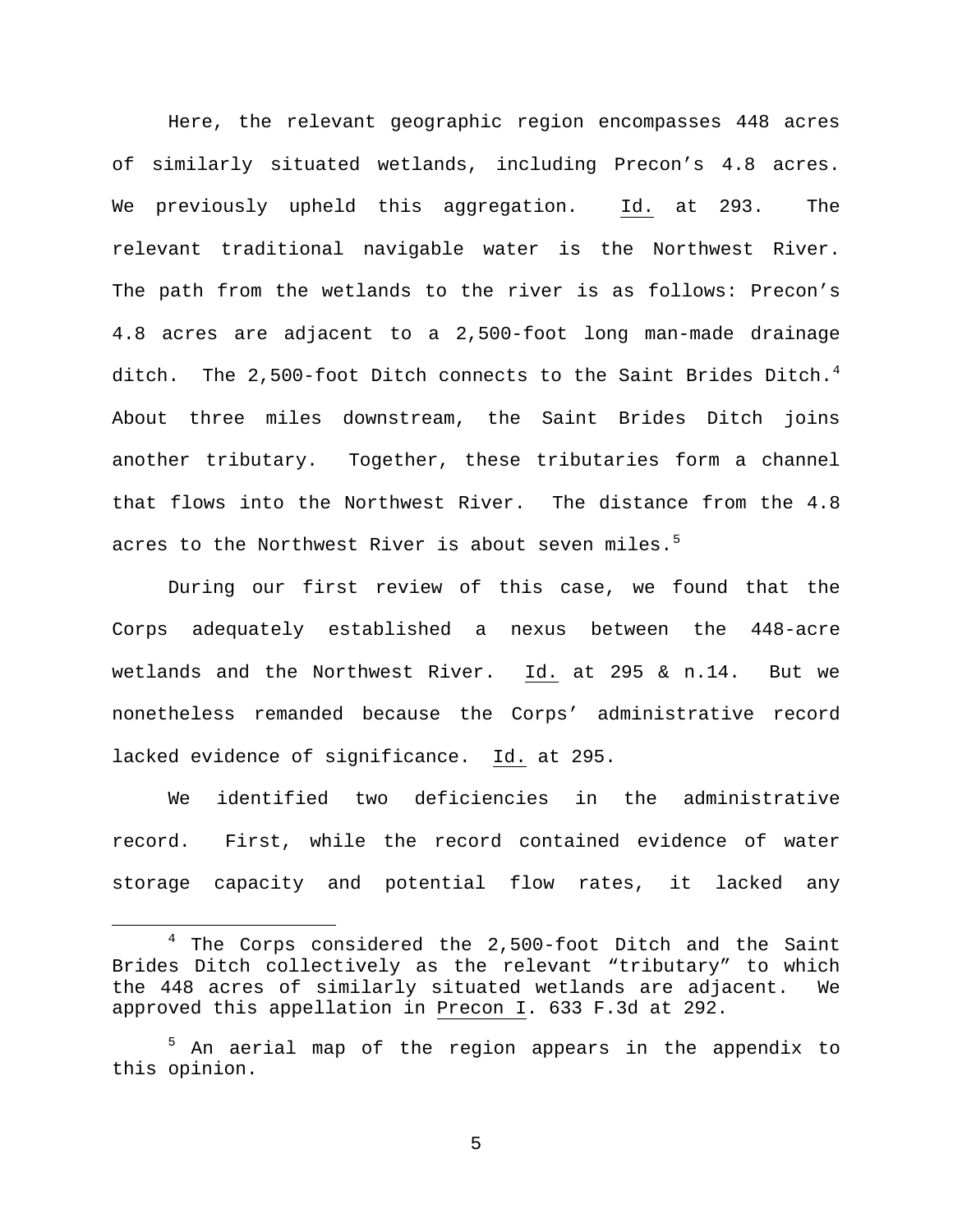information as to actual flow. Id. at 294. Second, we noted that although the record showed that "the wetlands and their adjacent tributaries trap sediment and nitrogen and perform flood control functions," the record was silent on whether "the Northwest River suffers from high levels of nitrogen or sedimentation, or it if is ever prone to flooding." Id. at 295.

On remand, the Corps expanded its administrative record and again concluded that it had jurisdiction. Precon appealed this conclusion administratively and then to the district court. The district court granted the Corps' motion for summary judgment, and Precon appealed.

We review de novo the district court's grant of summary judgment. Id. at 289. We also review de novo the Corps' compliance with the significant nexus test, but apply Skidmore<sup>[6](#page-5-0)</sup> deference to the extent that the Corps' interpretation of the test is persuasive. Precon I, 633 F.3d at 289-90, 291, 296. We defer to the Corps' factual findings unless they are "arbitrary, capricious, an abuse of discretion, or otherwise not in accordance with law." Id. at 292 (quoting 5 U.S.C.  $$706(2)(A))$ .

<span id="page-5-0"></span> $6$  Skidmore v. Swift, 323 U.S. 134 (1944).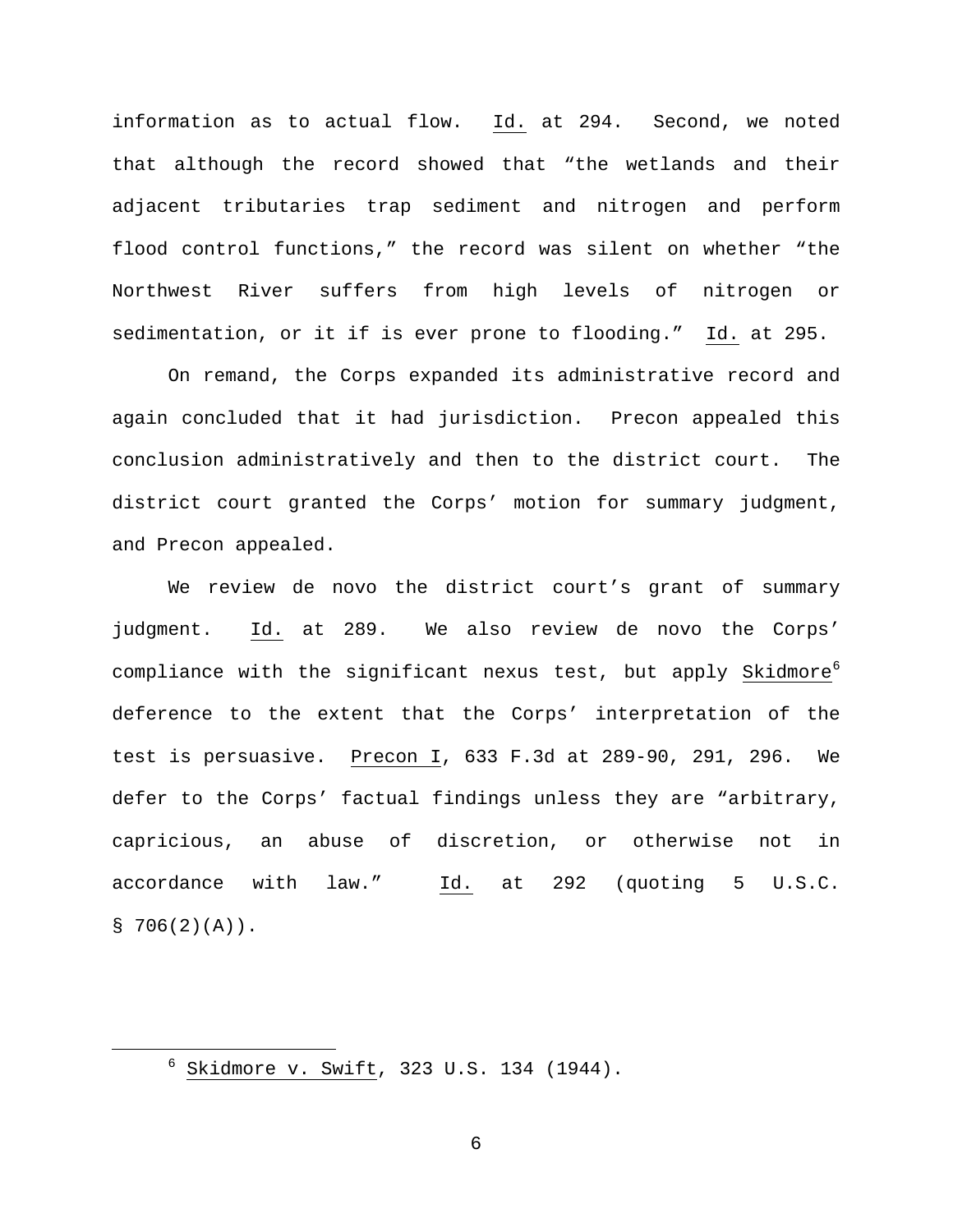Precon argues that the Corps' administrative record still fails to show a significant nexus between the wetlands in question and the Northwest River. We disagree.

#### A.

Before evaluating the new evidence of significance, we begin with some general observations that inform our approach to this case. First, the significant nexus test is a "flexible ecological inquiry." Id. at 294 (citing Rapanos, 457 U.S. at 799-80). Quantitative or qualitative evidence may support the Corps' jurisdiction. Id. at 294. Thus, we find unpersuasive Precon's repeated argument that the Corps cannot meet its burden because the 448-acre wetlands make up a small percentage of the Northwest River watershed. As the Corps points out, this would destroy the Corps' jurisdiction through "death by a thousand cuts." Appellee's Br. at 54.

Second, Precon relies heavily on the report of one of its experts, Dr. Lawrence B. Cahoon, in which he opined that none of the wetlands' functions has a significant effect on the Northwest River. However, Dr. Cahoon framed significance as something approaching statistical significance. This sets the bar too high, as purely qualitative evidence may satisfy the significant nexus test.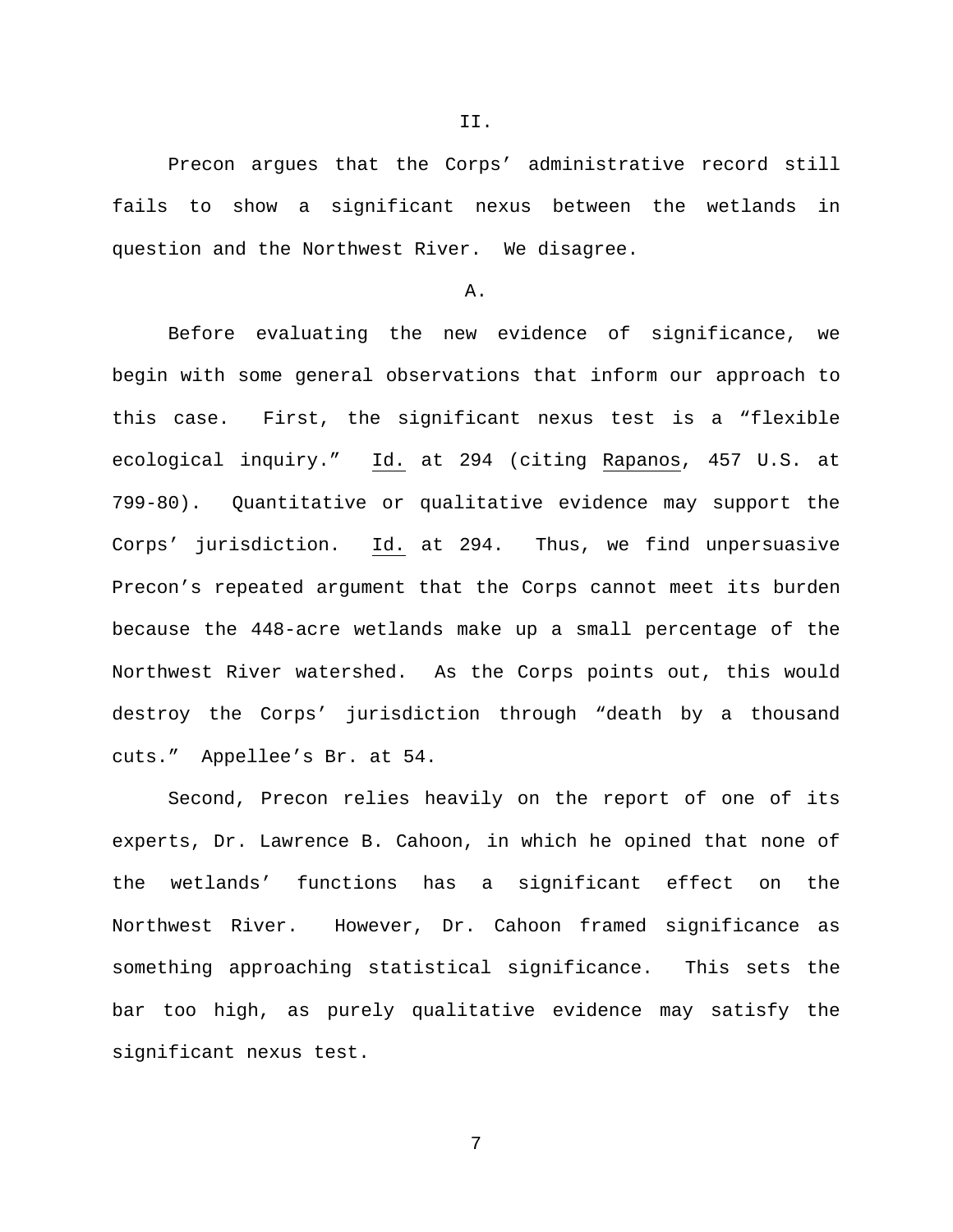Third, although we evaluate the functions of the wetlands individually, the ultimate inquiry is whether the collective effect of these functions is significant. In Precon I, we approved of the Corps' holistic approach to its jurisdictional determinations. 633 F.3d at 283 (describing the Corps' process as first "assessing the flow characteristics and functions" of the tributary and adjacent wetlands and then "evaluat[ing] whether these factors are likely to have an effect that is more than speculative or insubstantial on the chemical, physical, and biological integrity of a traditional navigable water" (internal quotation marks omitted)).

Lastly, the Clean Water Act's purpose is "to restore and maintain the chemical, physical, and biological integrity of the Nation's waters." 33 U.S.C. § 1251(a) (2012) (emphasis added). As the district court observed, this case falls into the maintenance category because it is a permitting case, not a civil enforcement action. That informs the type of evidence a reviewing court can expect the Corps to submit. In a civil enforcement action, the damage has been done because the wetlands have already been filled. In the permitting context, however, the Corps exercises its jurisdiction to prevent damage and thus cannot be expected to present evidence of the actual ecological impact of the wetlands on downstream waters.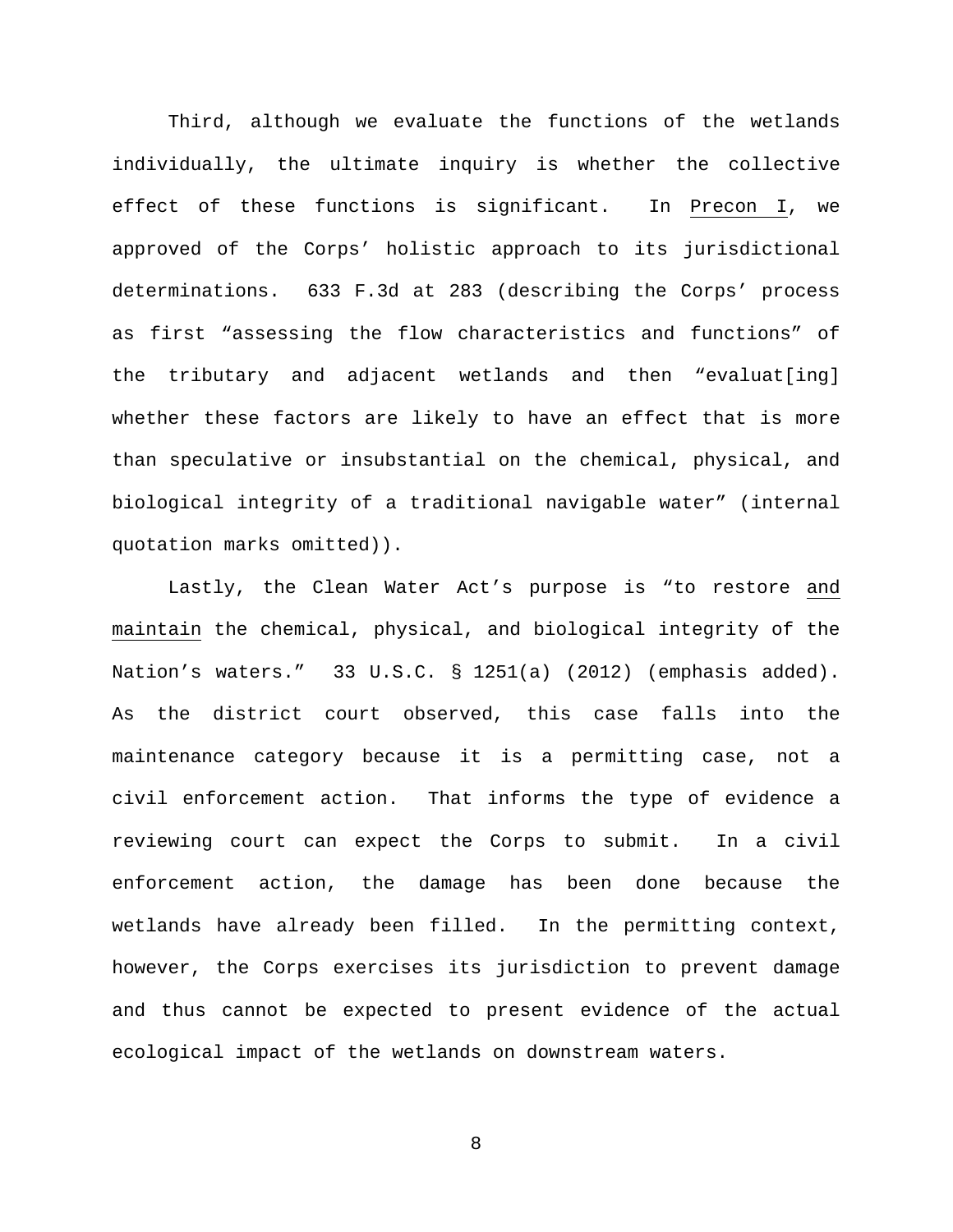We first consider the Corps' new evidence on tributary flow measurements. The administrative record now contains the City of Chesapeake's flow rate calculations and evidence from the Corps' April and August 2012 site visits.

No government agency has placed flow gauges in the 2,500 foot Ditch, the Saint Brides Ditch, or the Northwest River. But the City of Chesapeake has calculated positive flow rates from two-year, ten-year, and fifty-year storm events<sup>[7](#page-8-0)</sup> at three locations: the intersection of the 2,500-foot Ditch and the Saint Brides Ditch, in the Saint Brides Ditch 2,250 feet downstream from that intersection, and at the farthest point downstream where the Saint Brides Ditch and the 448-acre wetlands are adjacent. $^8$  $^8$  The City of Chesapeake relies on these calculations to manage storm waters.

<span id="page-8-0"></span> $7$  By this hydrologists mean the probability of a certainsize storm occurring during a given year. Thus, a two-year storm event has a 1 in 2 (or 50%) chance of occurring in a given year. A fifty-year storm event has a 1 in 50 (or 2%) chance of occurring in a given year. See Floods: Recurrence Intervals and<br>100-year Floods, U.S. Geological Survey, U.S. Geological Survey, http://water.usgs.gov/edu/100yearflood.html (last updated Nov. 12, 2014) (saved as ECF opinion attachment).

<span id="page-8-1"></span> $8$  The particulars are as follows: At the intersection of the 2,500-foot Ditch and the Saint Brides Ditch, the flow rate is 24 cubic feet per second (cfs), 58 cfs, and 84 cfs for two-year, ten-year, and fifty-year storm events, respectively. In the Saint Brides Ditch 2,250 feet downstream, the respective flow rates are 28 cfs, 60 cfs, and 89 cfs. At the end point where (Continued)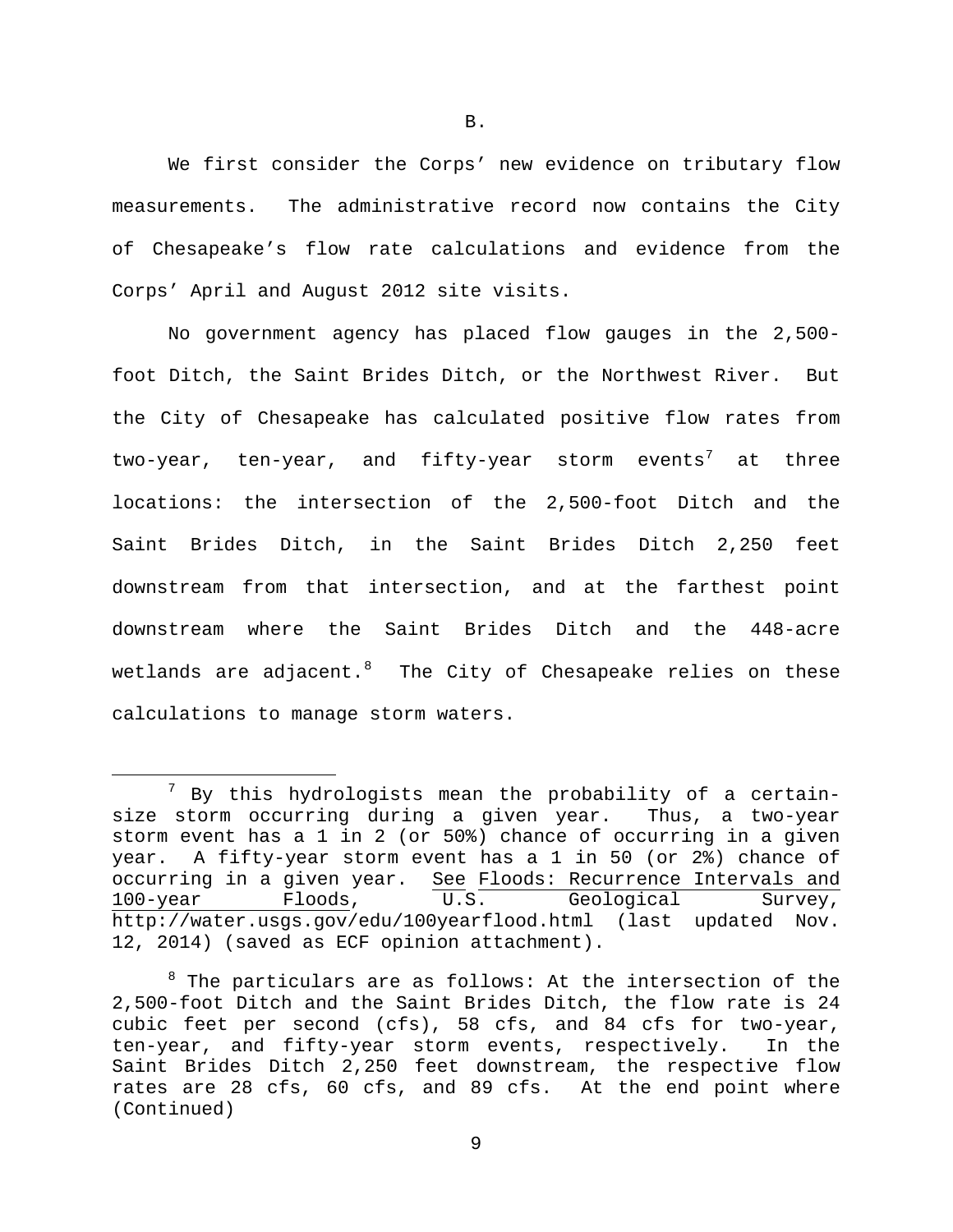In addition to flow rate calculations, the record now contains photographs documenting the Corps' site visits and showing flow in the Saint Brides Ditch. In April 2012, Corps personnel observed flow in the Saint Brides Ditch where it crosses Saint Brides Road, which is downstream of the intersection of the 2,500-foot Ditch and the Saint Brides Ditch. The Corps has explained that this crossing is "the closest downstream observation point." J.A. 53.

In August 2012, Corps personnel again visited the area and observed obvious flow in the Saint Brides Ditch where it crosses Saint Brides Road. The Corps did not observe flow at the intersection of the 2,500-foot Ditch and the Saint Brides Ditch, but explained this as "likely the result of debris forming a dam" somewhere between the intersection with the 2,500-foot Ditch and the Saint Brides Road crossing point. Id.

One of Precon's experts, Chester James Cahoon, III, observed no measurable flow at the intersection of the 2,500 foot Ditch and the Saint Brides Ditch during biweekly site visits from mid-September to mid-December 2011. But the Corps found the evidence gathered during its own site visits and the

Ĩ.

the Saint Brides Ditch is adjacent to the 448-acre wetlands, the respective flow rates are 93 cfs, 241.4 cfs, and 376 cfs. A flow of 1 cfs "is about 450 gallons per minute." Floods: Recurrence Intervals and 100-year Floods, supra n.7.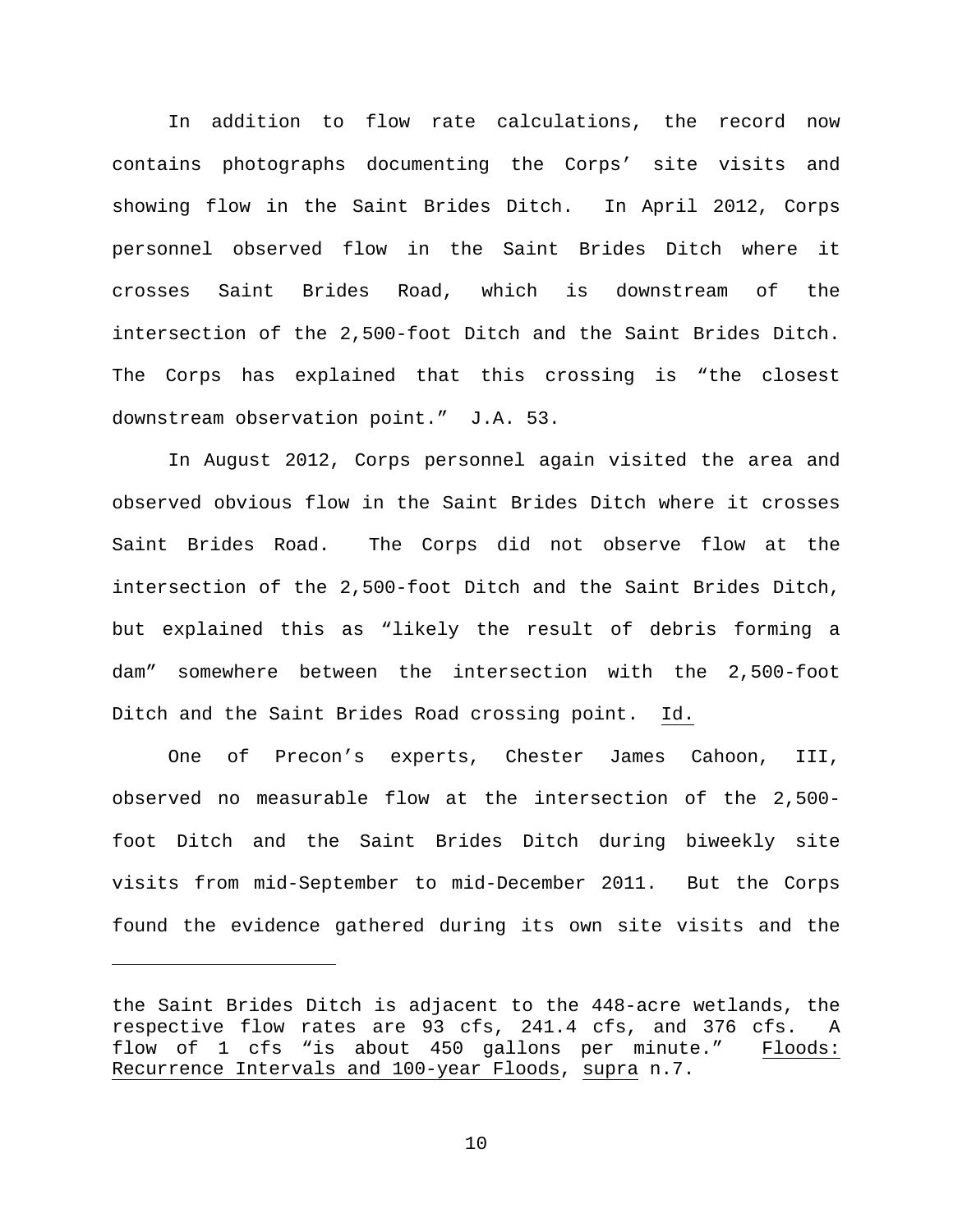City of Chesapeake's flow rate calculations to be more reliable because the region experienced lower than normal rainfall from October to December 2011. Mr. Cahoon himself noted the "below normal" precipitation during this time period. J.A. 460. Because the Corps' decision to credit certain evidence in the record over other conflicting evidence is neither arbitrary nor capricious, we defer to the Corps' factual finding on this point. See 5 U.S.C. § 706(2)(A).

In sum, the Corps has improved on its earlier record, which was limited to evidence of water storage capacity and potential flow rates. However, tributary flow alone cannot establish jurisdiction, so we now consider the Corps' new evidence on the significance of the wetlands' functions.

### C.

The wetlands perform three functions that relate to the condition of the Northwest River: they trap nitrogen, store water, and slow water flow to the river. We earlier found the record deficient because it lacked any information about the river's condition. Now, the Corps' administrative record includes three new reports on this subject. These reports--the January 2011 "Total Maximum Daily Load Development for the Northwest River Watershed, A Total Phosphorous TMDL Due to Low Dissolved Oxygen Impairment"; the March 2010 "City of Chesapeake: A Plan for the Northwest River Watershed"; and the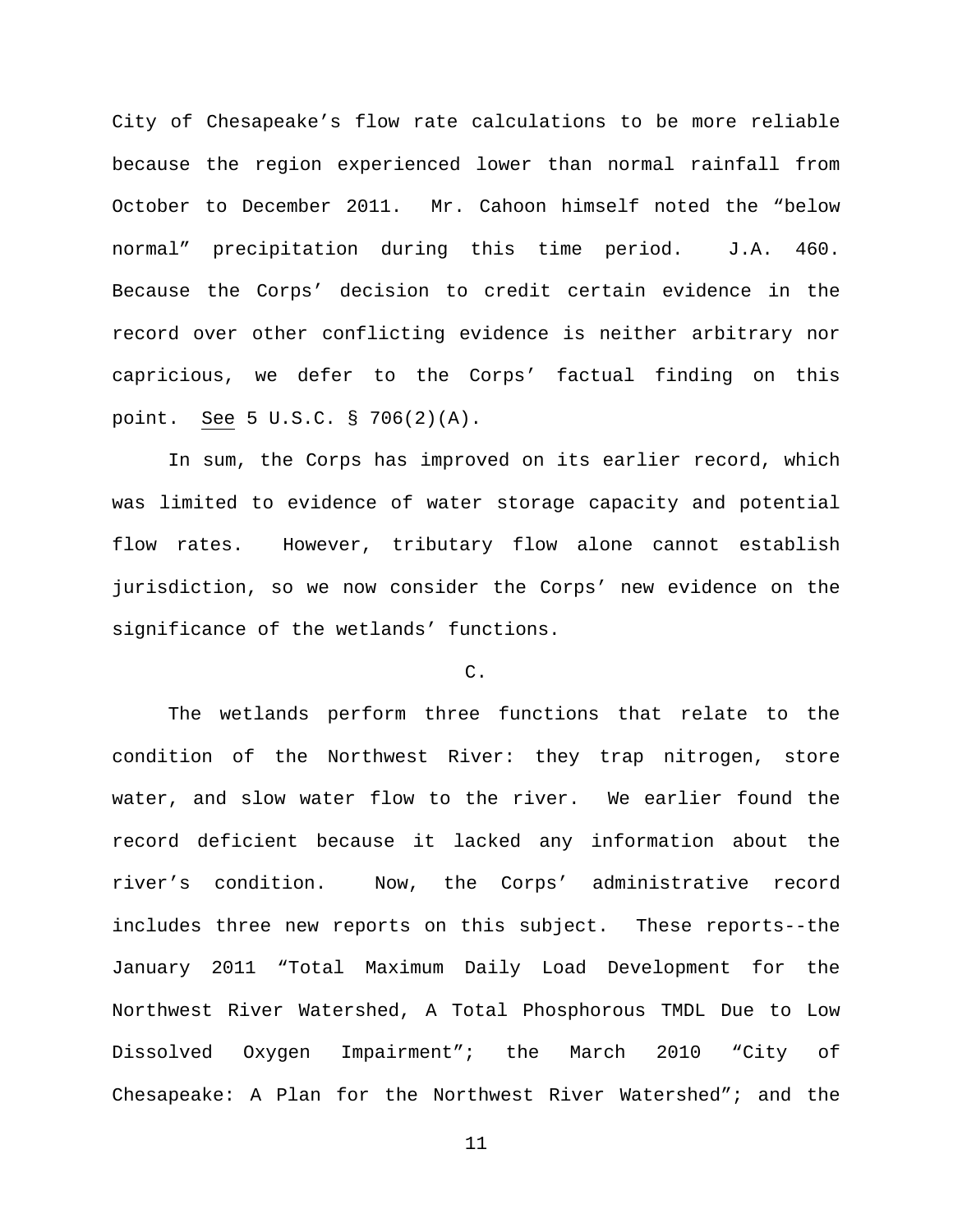Virginia Department of Environmental Quality's "Final 2010 305(b)/303(d) Water Quality Assessment Integrated Report" (the "Integrated Report")--conclusively establish that the Northwest River suffers from low dissolved oxygen. In particular, the Integrated Report shows that the river suffers from this impairment at the point where it connects to the Saint Brides Ditch.

According to these reports, dissolved oxygen is one of the most important measures of water quality for aquatic life, and one characteristic of nutrient-rich streams is low dissolved oxygen. The two most important nutrients in Virginia's rivers are nitrogen and phosphorous. Recent testing on the Northwest River showed elevated phosphorous levels, and state environmental agencies have adopted a plan to reduce phosphorous in the river.

Precon contends that the wetlands' nutrient-trapping function is irrelevant because the Northwest River has elevated phosphorous, not nitrogen, levels. This argument misses the point. The record now, unlike before, shows that the Northwest River is vulnerable because it is impaired from low dissolved oxygen. It also demonstrates that phosphorous and nitrogen are both nutrients, and an overabundance of nutrients causes low dissolved oxygen. Filling the wetlands would prevent them from trapping nitrogen, which in turn would exacerbate the Northwest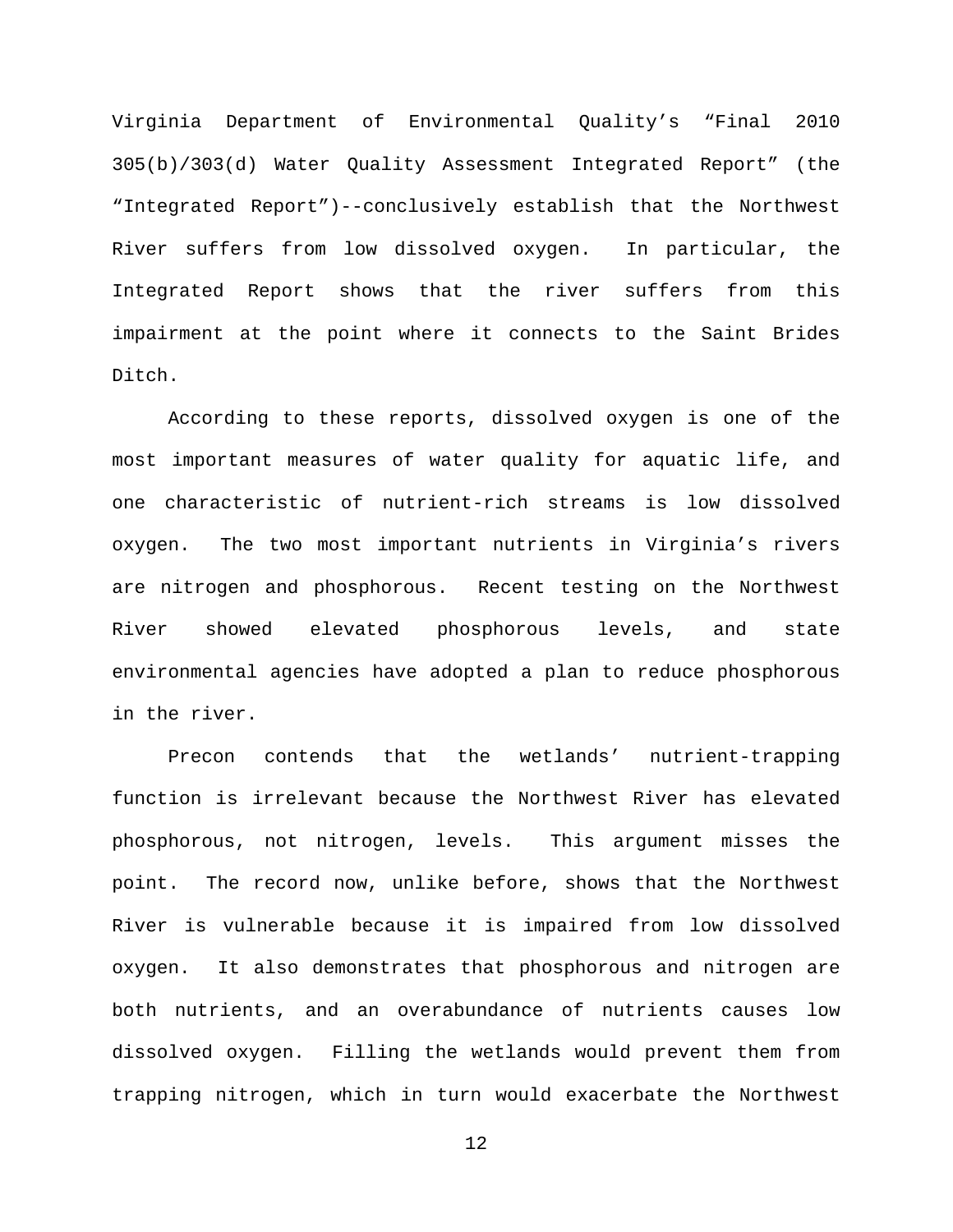River's dissolved oxygen deficiency by adding nitrogen to the river's already elevated phosphorous levels.

Additionally, the record now shows that the Northwest River has flooded twice in the past fifteen years. And the record contains evidence of flooding in a subdivision across the Saint Brides Ditch from Precon's development. While not particularly compelling in isolation, this evidence of flooding further bolsters the Corps' contention that the wetlands' functions of storing water and slowing flow are significant.

D.

The Corps has also documented that the wetlands perform beneficial functions for food-chain support and wildlife. Specifically, the Corps determined that fish in "the Northwest River located downstream from the subject wetlands benefit from the carbon sequestration occurring in the subject wetlands."  $J.A. 367.9$  $J.A. 367.9$ 

J.A. 367.

<span id="page-12-0"></span><sup>&</sup>lt;sup>9</sup> Carbon sequestration occurs when

vegetation takes in carbon dioxide (CO2) from the atmosphere as part of the photosynthesis process and the carbon is incorporated in the vegetation biomass. Carbon, which is a component of organic material such as leaves, is also important because it provides food for the bottom level of the food chain, which in turn supports higher trophic species such as fish in downstream waters . . . .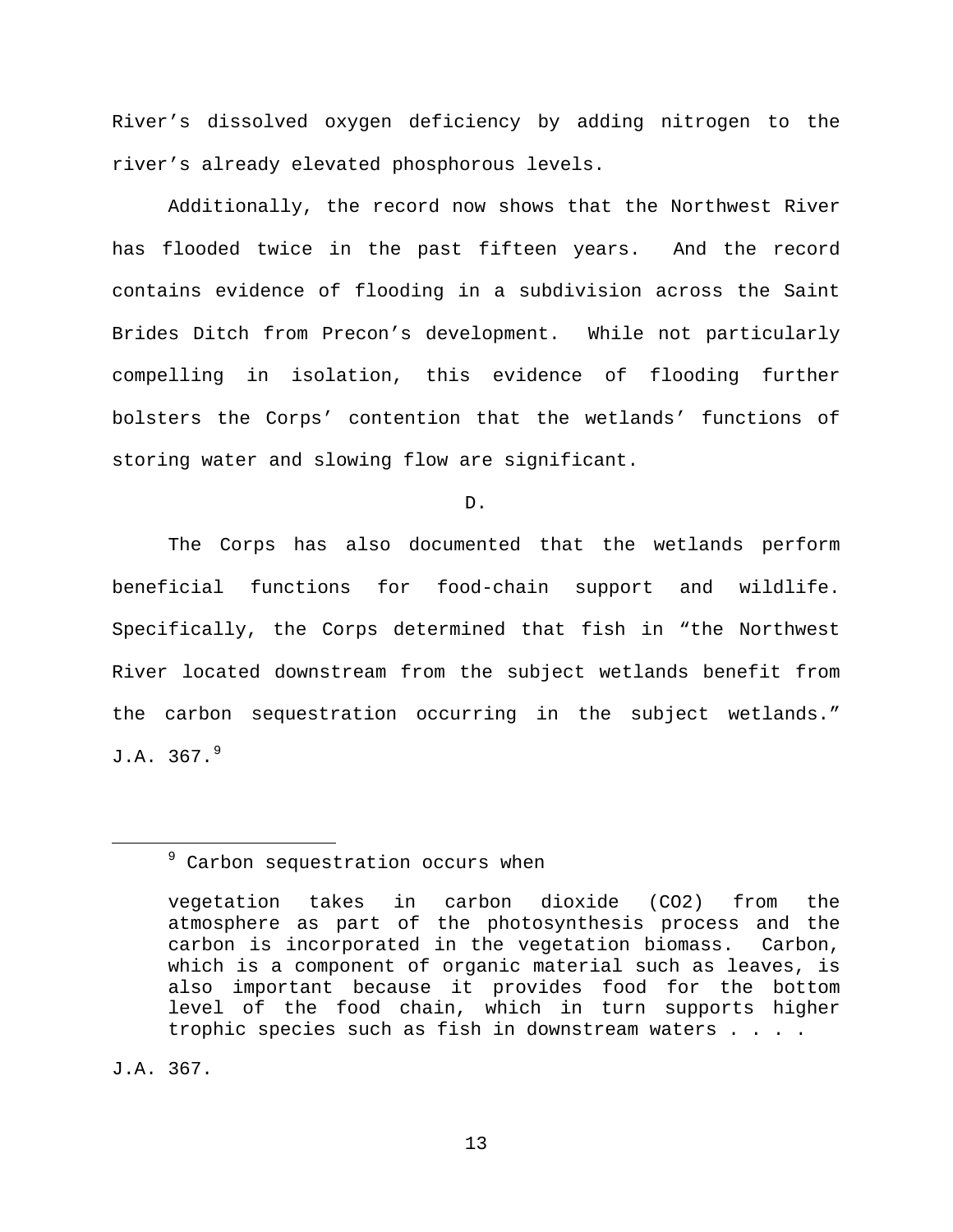One of Precon's experts, Dr. Lawrence B. Cahoon, offered a contrary opinion, which the Corps considered and rejected. In doing so, the Corps relied on other evidence that headwater wetlands and streams, like the 448-acre wetlands, 2,500-foot Ditch, and Saint Brides Ditch, can be "important sources" of organic matter. J.A. 49. And the Corps noted that the 448-acre wetlands, the 2,500-foot Ditch, and the Saint Brides Ditch are mostly wooded, and trees and their leaves contribute organic matter for carbon sequestration. Once again, we defer to the Corps' factual finding on this issue.

In addition, the Corps found that the 448-acre wetlands provide a habitat for species such as "deer, squirrels, songbirds, reptiles, and amphibians." J.A. 368. The Corps also had evidence from the Virginia Department of Conservation and Recreation and its own site visits that an endangered species of rattlesnake inhabits the wetlands. And the Department documented endangered eastern big-eared bats nearby.

Dr. Cahoon, on the other hand, did not see any fish, wading birds, fish-eating birds, water fowl, or aquatic mammals when he visited the area on February 4, 2012. But the Corps again found Dr. Cahoon's observations unpersuasive based on its own August 2012 visit during which fish were observed in the 2,500-foot Ditch where it intersects with the Saint Brides Ditch, and the undisputed evidence that the wetlands are a habitat for non-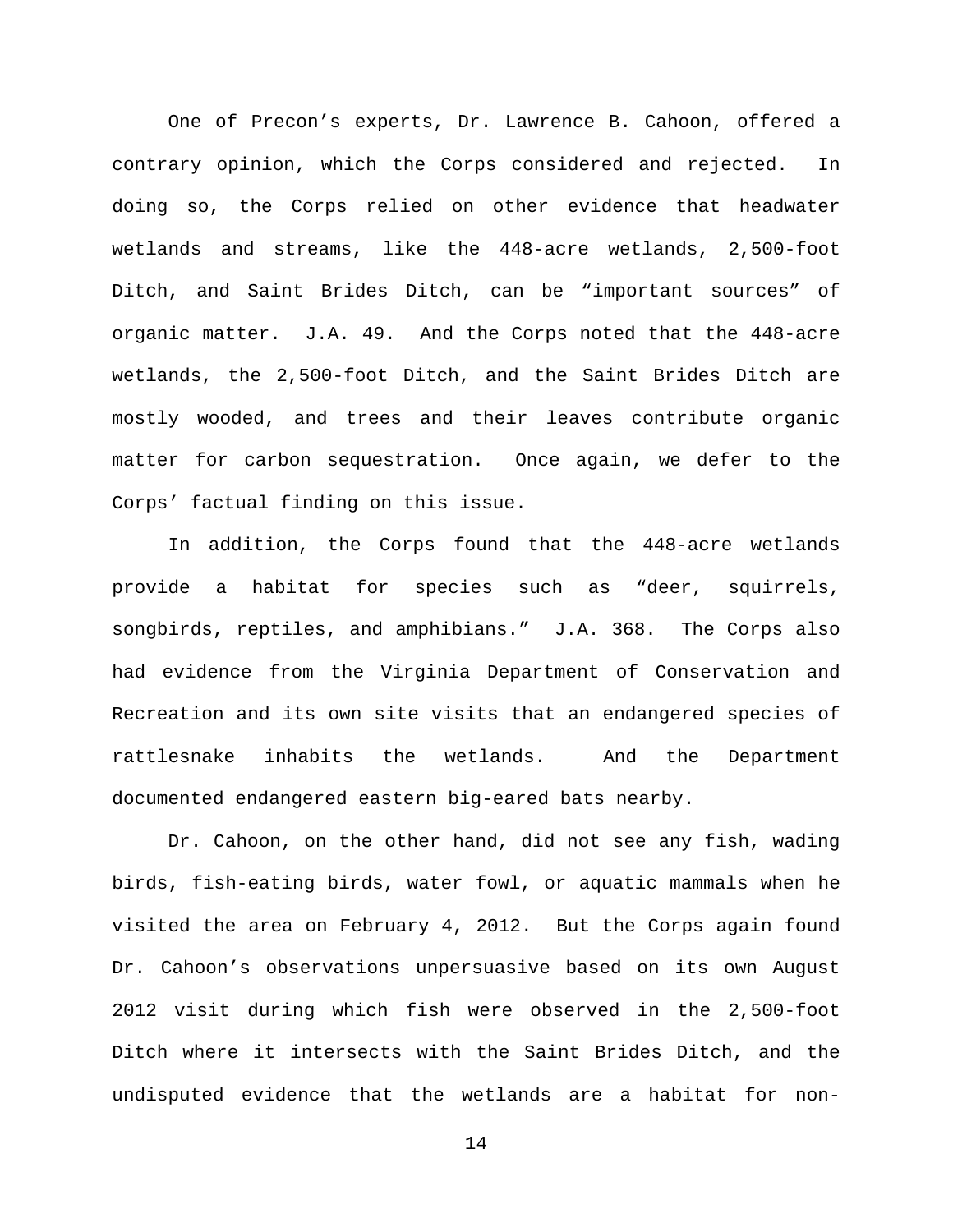aquatic mammals. The Corp's decision to reject Dr. Cahoon's finding was within its discretion, especially given that cold temperatures and low rainfall in February 2012 made the region unappealing to fish.

## III.

For the above reasons, we hold that the Corps has satisfied its obligation on remand to marshal evidence in support of its decision to assert jurisdiction over the disputed wetlands. Consequently, the district court's grant of summary judgment to the Corps is

#### AFFIRMED.